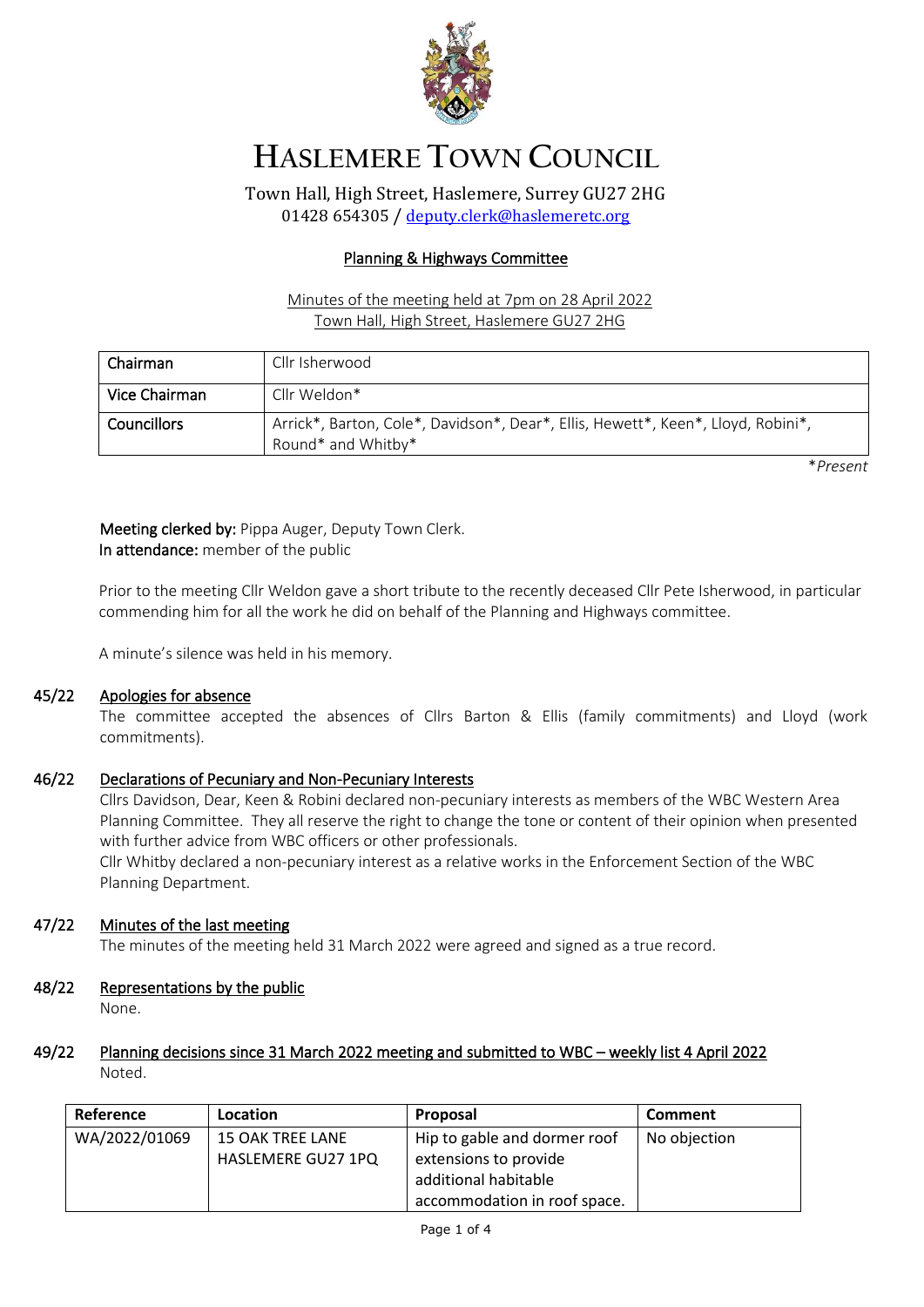| PRA/2022/01080 | <b>19 SUNVALE AVENUE</b>  | The erection of single storey    | No objection         |
|----------------|---------------------------|----------------------------------|----------------------|
|                | <b>HASLEMERE</b>          | rear extension which would       |                      |
|                | <b>GU27 1PH</b>           | extend beyond the rear wall of   |                      |
|                |                           | the original house by 5.50m,     |                      |
|                |                           | for which the height would be    |                      |
|                |                           | 4m, and for which the height     |                      |
|                |                           | of the eaves would be 3m.        |                      |
| WA/2022/01039  | LITTLE MANOR,             | Application under Section 73     | No objection.        |
|                | GRAYSWOOD ROAD,           | to vary condition 1 of           |                      |
|                | <b>HASLEMERE GU27 2DF</b> | WA/2020/1608 (approved           |                      |
|                |                           | plans) to allow a reduction in   |                      |
|                |                           | the depth of the permitted       |                      |
|                |                           | extension, additional open       |                      |
|                |                           | porch canopy; discharge of       |                      |
|                |                           | condition 3 regarding details    |                      |
|                |                           | of retaining walls and steps.    |                      |
| WA/2022/01034  | <b>SOUTHCOTE</b>          | Erection of detached             | No objection -       |
|                | <b>HUNTINGTON HOUSE</b>   | outbuilding for use as ancillary | subject to the       |
|                | <b>DRIVE</b>              | habitable accommodation          | proposed habitable   |
|                | HINDHEAD GU26 6BG         | following demolition of          | accommodation        |
|                |                           | existing detached garage.        | remaining ancillary  |
|                |                           |                                  | to main house.       |
| WA/2022/01068  | <b>TARN COTTAGE</b>       | Installation of 2 rooflights to  | No objection         |
|                | <b>TARN ROAD</b>          | east elevation and alterations   |                      |
|                | HINDHEAD GU26 6TP         | to window on north elevation.    |                      |
| WA/2022/01049  | <b>SPRINGFIELD FARM</b>   | Use of the existing barn/stable  | <b>Extension to</b>  |
|                | <b>HYDE LANE</b>          | to provide a dwelling including  | deadline given to 29 |
|                | <b>CHURT</b>              | alterations and associated       | April 2022           |
|                | <b>FARNHAM</b>            | parking.                         |                      |
|                |                           |                                  |                      |

## 50/22 Planning applications

| Ref           | <b>Site Address</b>                                                           | Proposal                                                                                                                                                                                                                                                                                                                                          | <b>Comments</b>                                   |
|---------------|-------------------------------------------------------------------------------|---------------------------------------------------------------------------------------------------------------------------------------------------------------------------------------------------------------------------------------------------------------------------------------------------------------------------------------------------|---------------------------------------------------|
| WA/2022/01049 | SPRINGFIELD FARM<br><b>HYDE LANE</b><br><b>CHURT</b><br><b>FARNHAM</b>        | Use of the existing barn/stable<br>to provide a dwelling including<br>alterations and associated<br>parking.                                                                                                                                                                                                                                      | Objection - see<br>separate comment<br>below      |
| WA/2022/01123 | <b>CHAPMAN HOUSE</b><br><b>MEADWAY</b><br><b>HASLEMERE</b><br><b>GU27 1NN</b> | Erection of an extension and<br>alterations to form 2 additional<br>dwellings and associated works<br>(revision of WA/2021/02448).                                                                                                                                                                                                                | No objection but<br>see separate<br>comment below |
| WA/2022/01148 | <b>2A WEY HILL</b><br><b>HASLEMERE</b><br><b>GU27 1BX</b>                     | Alterations to create 1<br>additional flat.                                                                                                                                                                                                                                                                                                       | Objection - see<br>separate comment<br>below      |
| WA/2022/01147 | HATHERLEIGH, TOWER<br>ROAD, HINDHEAD GU26<br>6SP                              | Application under Section 73<br>for variation of condition 1 of<br>WA/2020/0171 (approved<br>plans) to allow alterations to<br>carports to provide garages<br>with living accommodation<br>above, addition of single storey<br>rear garden rooms on all plots,<br>addition of second floor room<br>in the roof for plots $1, 2, 3, 5$<br>and $6.$ | No objection but<br>see separate<br>comment below |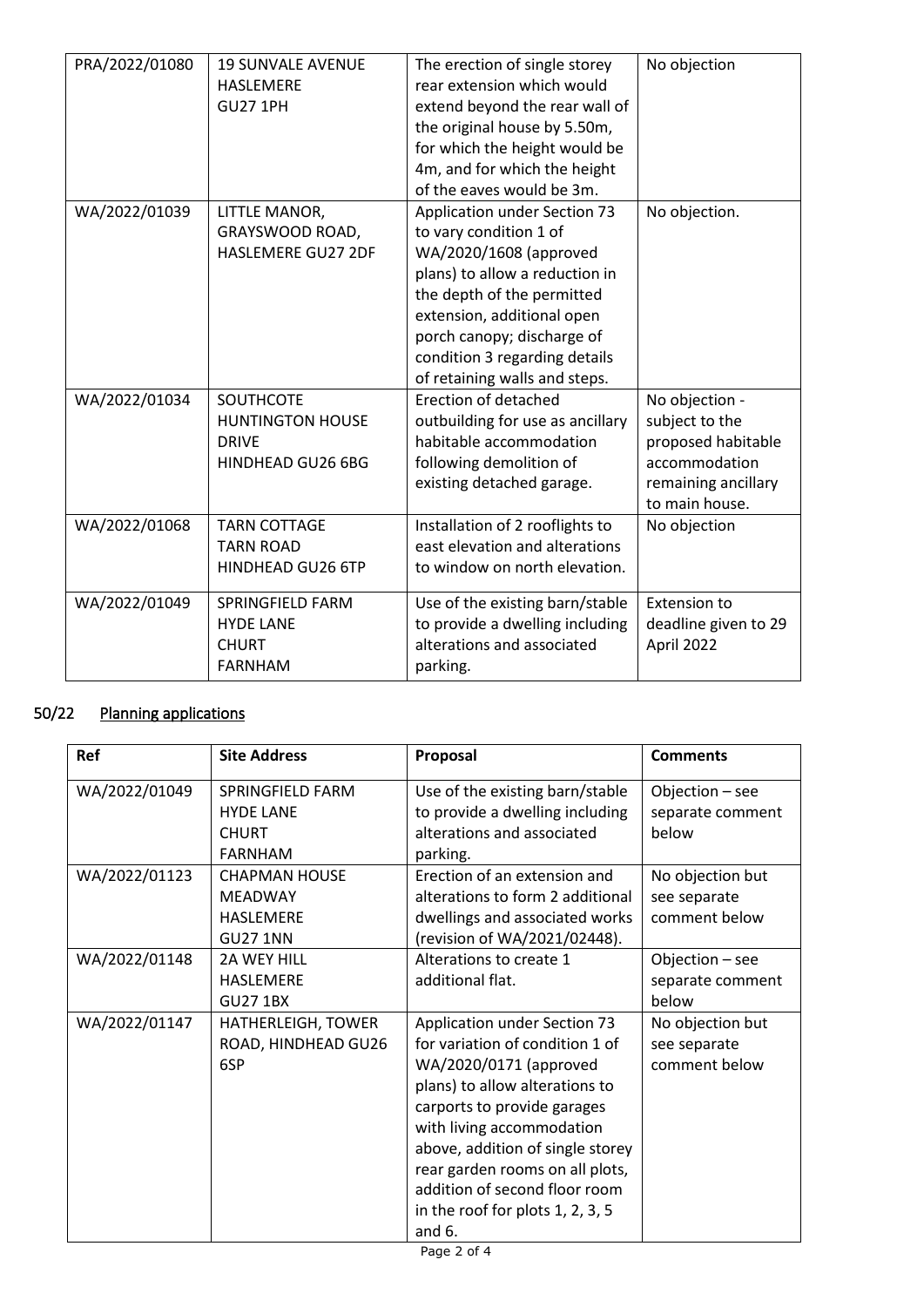| WA/2022/01172  | LONGDENE HOUSE,<br>HEDGEHOG LANE,<br><b>HASLEMERE</b>                                                 | Approval of all reserved<br>matters following outline<br>approval of WA/2021/0201 for<br>the erection of a dwelling.                                                                                                                                                                                                                                                                                                            | Objection - see<br>separate comment<br>below                                                                    |
|----------------|-------------------------------------------------------------------------------------------------------|---------------------------------------------------------------------------------------------------------------------------------------------------------------------------------------------------------------------------------------------------------------------------------------------------------------------------------------------------------------------------------------------------------------------------------|-----------------------------------------------------------------------------------------------------------------|
| S52/2022/01205 | LAND AT STURT ROAD,<br>HASLEMERE GU27 3SE                                                             | Request to modify a Section<br>106 legal agreement<br>(WA/2017/1346) changes in<br>relation to Mortgagee in<br>Possession Clauses so they<br>align with the scheme being<br>delivered as an all affordable<br>scheme, retention of the<br>management of the public<br>open space and deleting<br>reference to the site access<br>works which was a separate<br>application and has already<br>been approved by the<br>planners. | No objection unless<br>the public open<br>space referred to in<br>the application is<br>the agreed SANG<br>land |
| NMA/2022/01110 | <b>28 THE AVENUE</b><br><b>HASLEMERE</b><br><b>GU27 1JT</b>                                           | Amendment to<br>WA/2022/00052 for amending<br>fenestration and changing<br>from roof lantern to roof lights.                                                                                                                                                                                                                                                                                                                    | No objection                                                                                                    |
| WA/2022/01102  | LITTLE HOME CLOSE<br><b>GRAYSWOOD ROAD</b><br><b>GRAYSWOOD</b><br><b>HASLEMERE</b><br><b>GU27 2DE</b> | Erection of two storey<br>extension and alterations to<br>elevations following demolition<br>of single storey extension.                                                                                                                                                                                                                                                                                                        | No objection,<br>subject to Listed<br><b>Building Officer</b><br>consent                                        |
| WA/2022/01101  | LITTLE HOME CLOSE<br><b>GRAYSWOOD ROAD</b><br><b>GRAYSWOOD</b><br>HASLEMERE GU27 2DE                  | Listed Building consent for<br>extensions and alterations to<br>elevations together with<br>internal alterations.                                                                                                                                                                                                                                                                                                               | No objection,<br>subject to Listed<br><b>Building Officer</b><br>consent                                        |
| WA/2022/01137  | <b>HOPE COTTAGE</b><br><b>STEEPWAYS</b><br>HINDHEAD GU26 6PG                                          | Erection of extensions and<br>alterations.                                                                                                                                                                                                                                                                                                                                                                                      | No objection                                                                                                    |
| WA/2022/01169  | <b>WEYDOWN HOUSE</b><br><b>WEYDOWN ROAD</b><br>HASLEMERE<br><b>GU27 1DS</b>                           | Certificate of Lawfulness under<br>Section 191 for existing<br>building works for construction<br>of a tennis court and<br>installation of a pair of metal<br>gates, as it is more than 4 years<br>since the operations and use of<br>the building commenced.                                                                                                                                                                   | No objection                                                                                                    |
| WA/2022/01193  | <b>BUILDING 3</b><br><b>QUAIL HOUSE FARM</b><br><b>HYDE LANE</b><br>FARNHAM GU10 2LP                  | Change of use from agricultural<br>use to storage (Use Class B8).                                                                                                                                                                                                                                                                                                                                                               | No objection                                                                                                    |
| TM/2022/01226  | 3 DEEPDENE<br>HASLEMERE GU27 1RE                                                                      | <b>APPLICATION FOR WORKS TO</b><br>TREES SUBJECT OF TREE<br>PRESERVATION ORDER 22/99                                                                                                                                                                                                                                                                                                                                            | No objection<br>subject to tree<br>officer approval                                                             |
| WA/2022/01240  | <b>HIGHCOMBE EDGE</b><br><b>TILFORD ROAD</b><br>HINDHEAD GU26 6SJ                                     | Provision of an external stand-<br>alone disability lift serving<br>ground and first floors.                                                                                                                                                                                                                                                                                                                                    | No objection                                                                                                    |